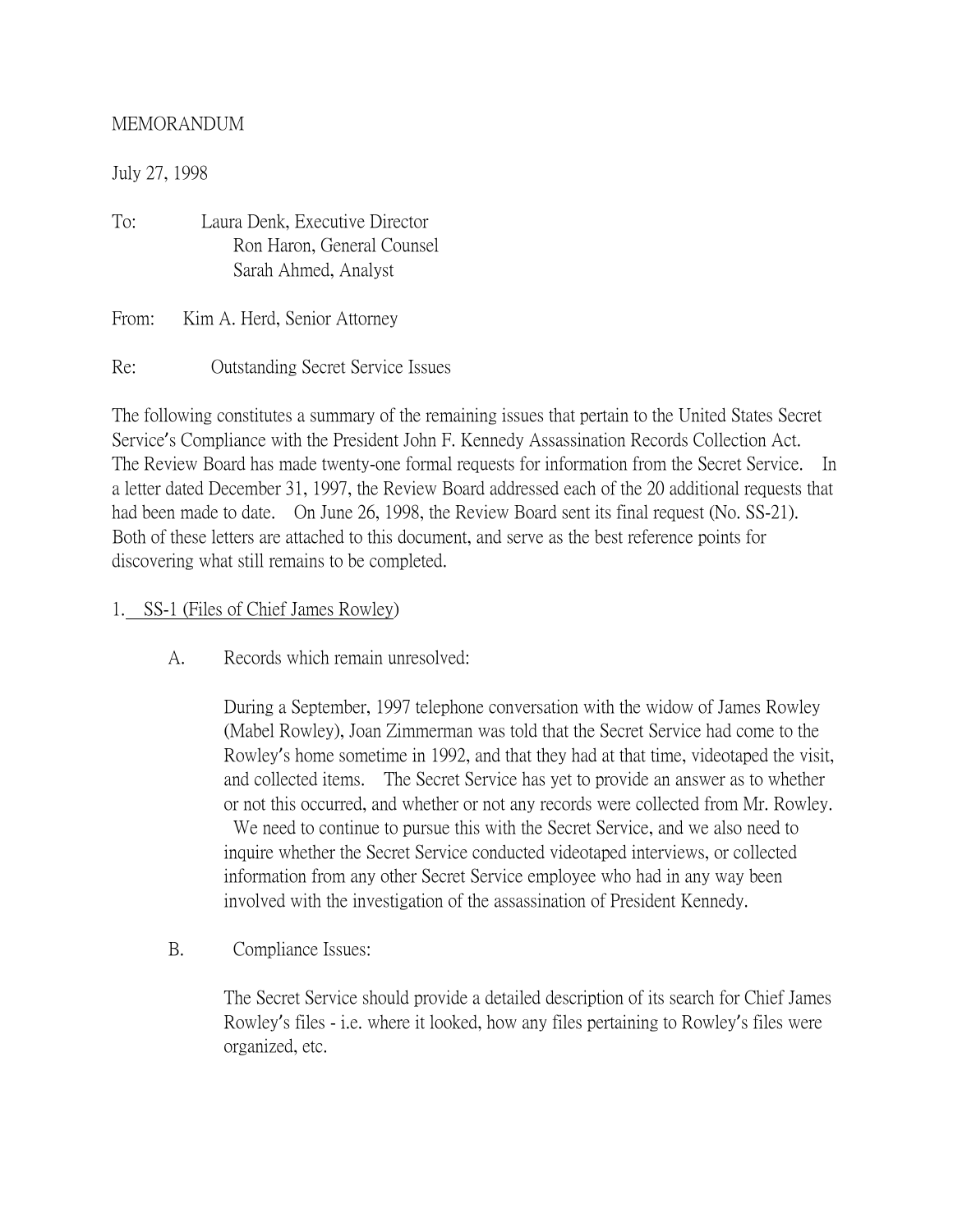#### 2. SS-2 (Photographs and Tapes)

Compliance Issues:

In our December 31, 1997 letter, we told the Secret Service that the Review Board did not believe that the Secret Service did not have any additional obligations with respect to this request. The Review Board has since learned of a Washington Post article which reported that the Secret Service "produced rare photographs of John F. Kennedy's fateful 1963 motorcade through Dallas" at a May meeting between the Secret Service and the office of the independent counsel. Peter Baker and Susan Schmidt, Secret Service Chief Wants No Testimony, The Washington Post, May 14, 1998, at A1, A14-15.

I asked John Machado about this and he stated that these photographs were from publications such as *Time* Magazine. This Secret Service should be required to provide a more detailed statement with respect to these photographs, in its compliance statement.

### 3. SS-3 (PPD Shift Reports - Unusual Incidents 1960, 1963 - 66; Richard Case Nagel File)

There are no outstanding issues with respect to this request.

## 4. SS-4 (Protective Survey Reports, USSS Archive Materials, News Clips)

Compliance Issue:

John Machado needs to provide in writing, a detailed outline of his search efforts for the following two files, which were missing from the accession boxes at NARA:

- 1. "Other Places Folder" #6 July November, 1963
- 2. Berlin Protective Survey Report from June 26, 1963

Two, unresolved issues under this request are that of *The Record*, and the Protective Survey Reports for 1961 - March, 1963. I discussed this issue with Jeremy Gunn, and he told me that we should not pursue it further, given our time constraints.

5. SS-5 (Files on R. H. Kellerman and E.Z. Tucker)

The Secret Service provided the Review Board with files on R.H. Kellerman and E.Z. Tucker. In February, 1998, I reviewed these files and found that none of them contained information that was relevant to the assassination.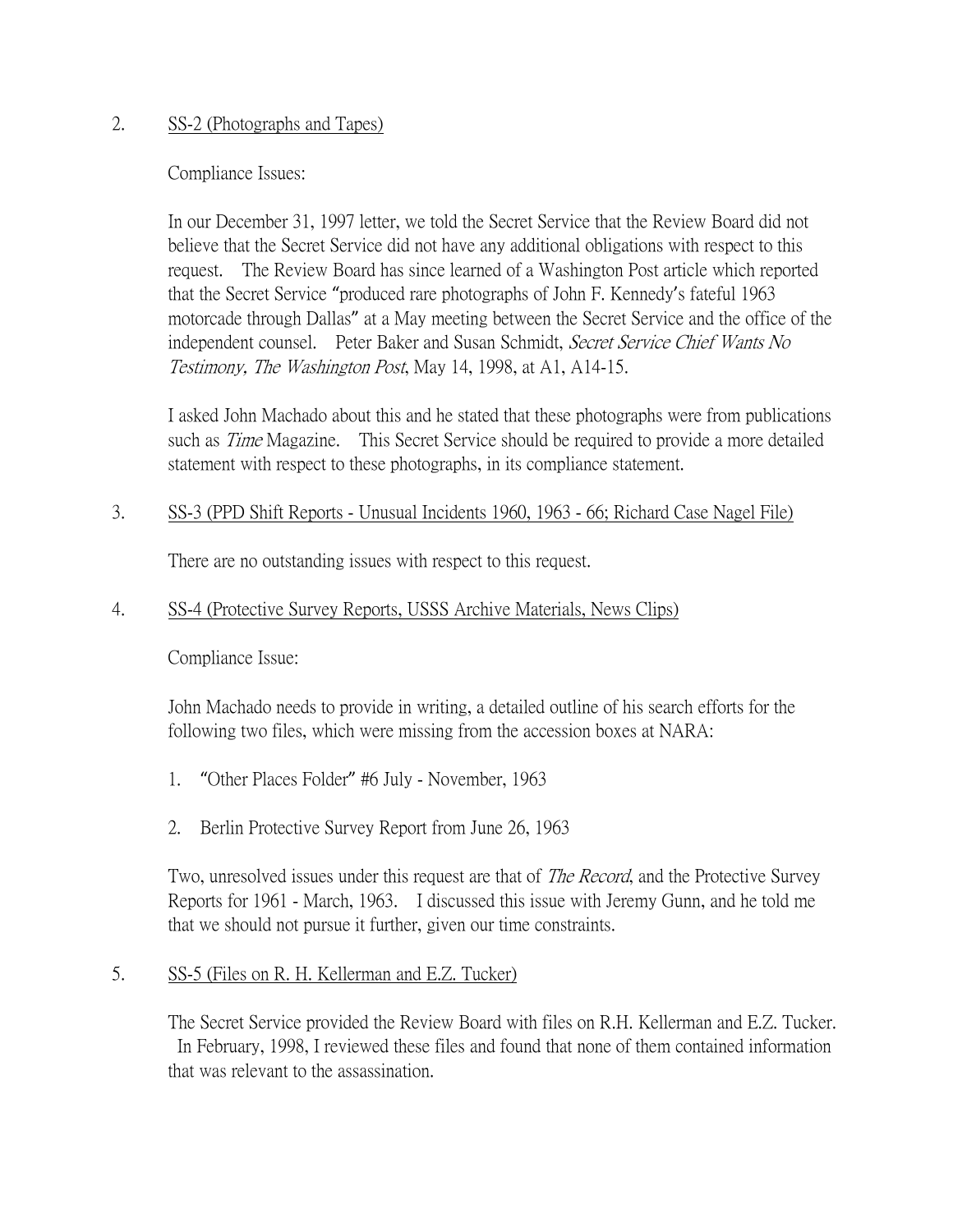There are no outstanding issues with respect to this request.

#### 6. SS-6 (Cross Referenced Case Files from the Lee Harvey Oswald Case File)

There are no outstanding issues with respect to this request.

#### 7. SS-7 (Files on Individuals)

Compliance Issue:

The Secret Service must confirm, in writing, that it has transferred all of the Abraham Bolden records to NARA.

### 8. SS-8 (Personnel and Internal Review Files on T. Kelly, W.R. Greer, J. Fox, and General Internal Review Documents)

The Secret Service provided the Review Board with files on T. Kelly, W.R. Greer, and J. Fox. In February 1998, I reviewed these files and found that none of them contained information that was relevant to the assassination.

Compliance Issue:

The Secret Service must detail its search efforts for other records pertaining to internal security reviews of Secret Service agents who were working with the White House Detail, the Protective Research Service, or the Dallas Field Office at the time of the assassination.

## 9. SS-9 (Letters of Understanding Regarding Presidential Protection, Protective Research Packet, PRS-WHD Notes, and COS Records)

Compliance Issue:

The Secret Service must detail its search efforts for written agreements with other government agencies regarding presidential protection. The pertinent time period if 1958 - 1964. Recently, I located some information pertaining to Naval Aid to the President, and Air Force Cooperation with the Secret Service, in my review of Secret Service files. The Service must provide a detailed explanation of its search efforts for all such agreements. In particular, the Secret Service must document its search efforts for the Secret Service's agreement with NSA. This is referred to at "pages 145-151" of the briefing book prepared for Stuart Knights testimony before the HSCA.

Also, the Secret Service must provide detailed documentation as to its search efforts for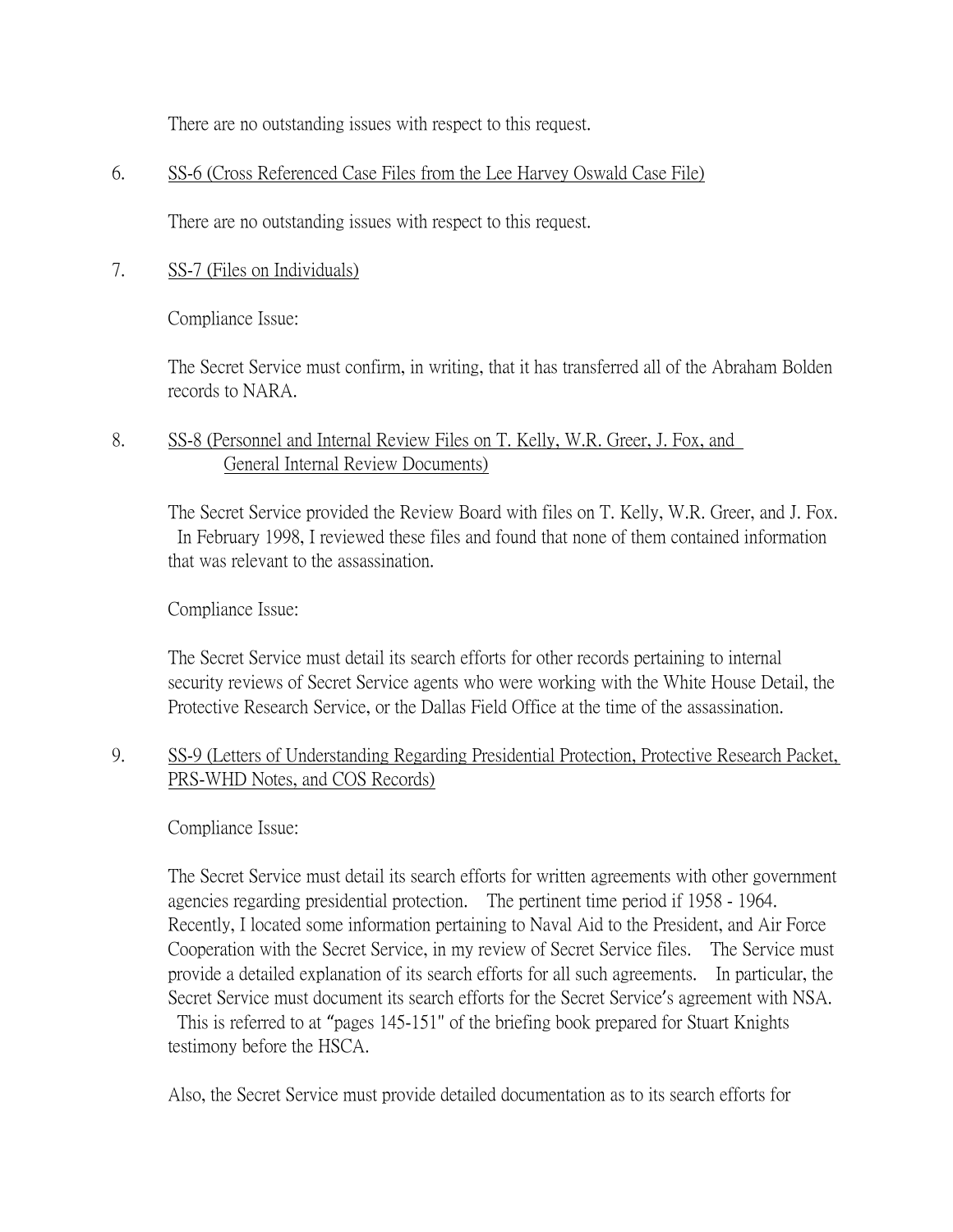Protective Research Section (PRS) records for the relevant time period. The Review Board has received various PRS records, but the exact filing system employed by PRS in the 1960's remains unclear.

# 10. SS-10 (Files on Individuals requested by the HSCA via March 1, 1978 Letter from R. Blakey to R. Goff)

There are no outstanding issues with respect to this request.

11. SS-11 (R. Bouck Files, R. Bouck List, R. Bouck Custody of Autopsy Materials)

#### Compliance:

The Secret Service must account for the existence and disposition of any working files that were maintained by Robert Bouck, Chief of the Protective Research Section at the time of the assassination. See December 31, 1997 Review Board Letter, at 11. Although the Secret Service has provided numerous records authored by or addressed to Mr. Bouck, there has been inadequate accounting for his actual files.

### 12. SS-12 (Filing Systems and Descriptions of Secret Service Records in 1963)

Compliance Issues:

The Secret Service must confirm that it has provided the Review Board all inventories, finding aids, and indices pertaining to Secret Service records maintained at Secret Service headquarters or field offices, or at Secret Service storage facilities in Landover, MD, the Federal Records Center, or any other repository for Secret Service records.

The Review Board sought the records of certain individuals and entities of the Secret Service, and the Service was only able to provide very few such records. The Secret Service must detail its search efforts with respect to the records of each of the following individuals or entities:

- Chief Stuart Knight
- Inspector Thomas Kelley
- Chief Inspector
- Field Office Inspectors
- Vice Presidential Detail
- Head of the White House Detail
- Office of Information and Liaison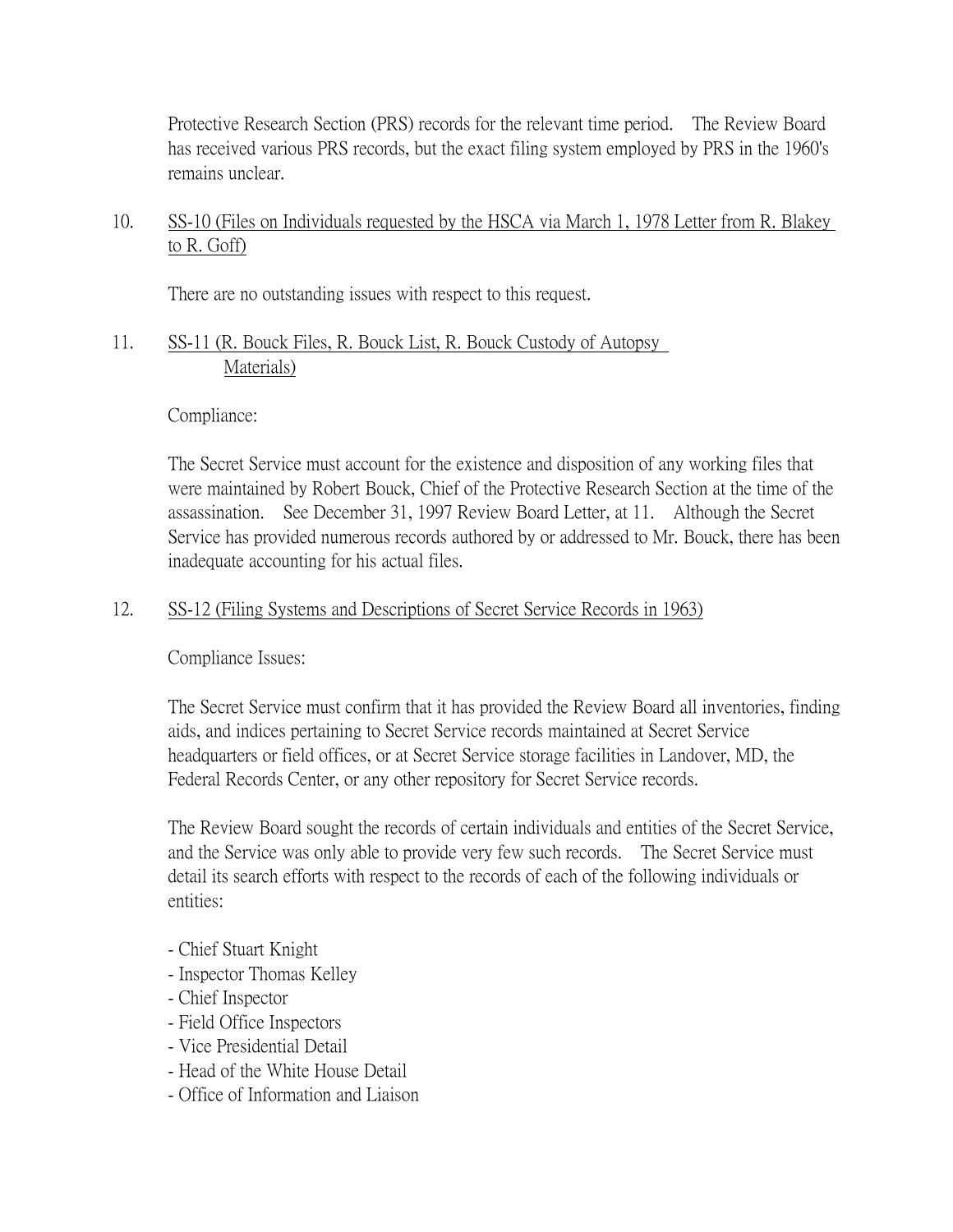With respect to the Daily reports, the Secret Service did provide us with the Daily Reports we requested, with the exception of the daily reports on the agents employed by the Dallas Field Office during the time of the assassination. The Service has requested that the Review Board needs to supply the Secret Service with the names of these individuals, and it will then attempt to locate these records.

## 13. SS-13 (HSCA Records and Files on Individuals)

In response to our request, the Secret Service provided the files of several individuals and entities. The Secret Service referred much of the material contained in these files out to other agencies (primarily the FBI) and is still waiting to hear back from them. John Machado told me on July 24, 1998, that he had spoken with Debbie Beatty of the FBI, and she told him that she would have the records available soon. The files at issue are as follows:

- Orlando Bosch Avila (CIA, DIA, DOD, FAA, FBI, STATE)
- Rolando Otero (CIA, FAA, FBI, NSA, NAVAL INTELLIGENCE)
- Alpha 66 (ATF, CIA, U.S. Coast Guard, FBI)
- Commandos L (FBI)
- Segundo Frente Nacional de Escambray (FBI)
- JURE (FBI, CIA)
- Movimiento Democratico Cristian (FBI)
- Directorio Revolucionario Estudiantial (ODN 06047) (FBI)
- Movimiento Insurreccional de Recuperacion Revolucionaria (ODN-06019) (FBI)
- Cuba Libre (FBI)
- 14. SS-14 (Secret Service Correspondence with Congressional and Presidential Committees)

Records that remain outstanding: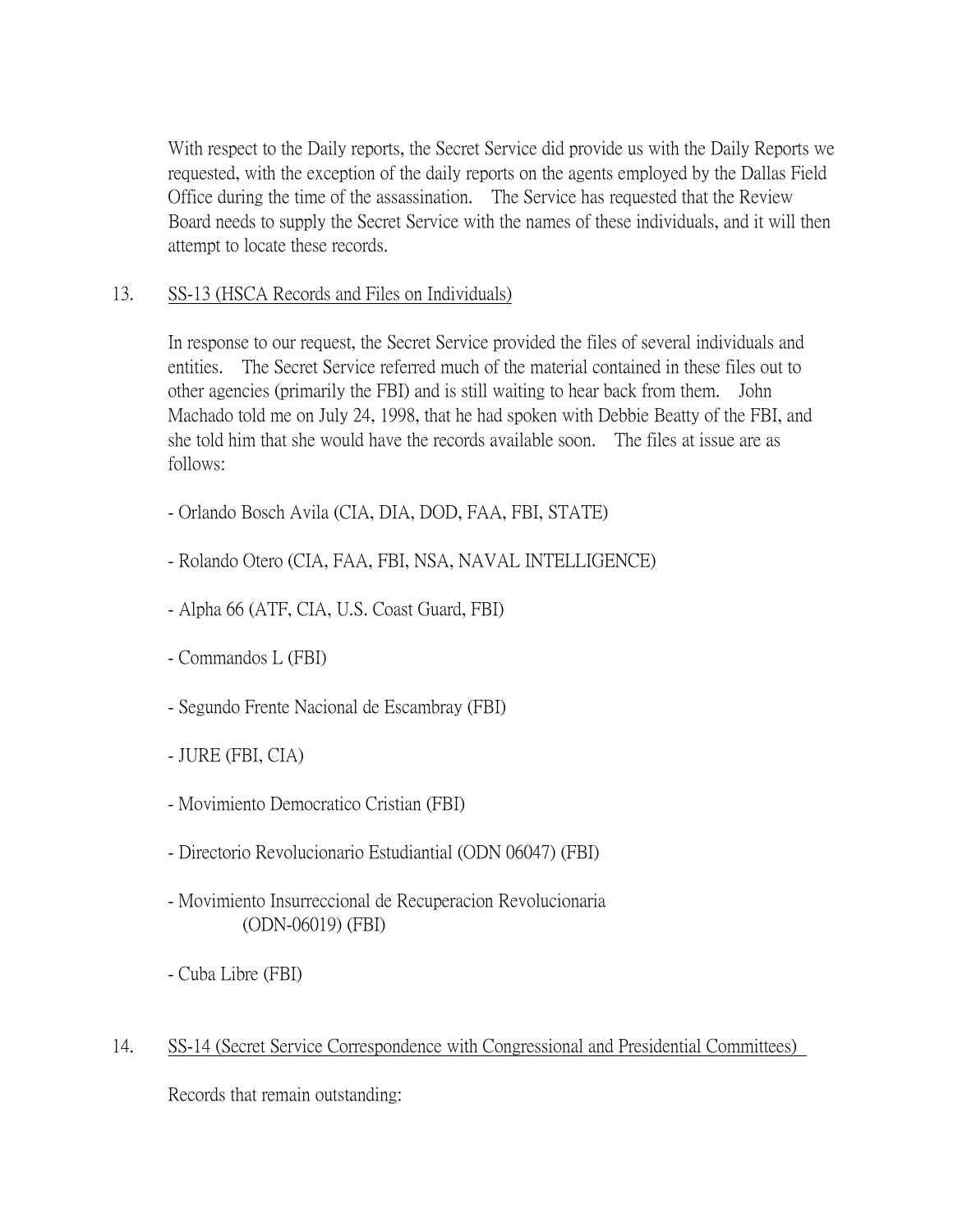The Service stated that the Treasury Department had two letters that it had located pertaining to correspondence with the Congressional and Presidential Committees. The Review Board has still not received these letters.

Project STAR (This project consisted of fifty-four studies performed shortly after the Warren Report, by various agencies in conjunction with the Secret Service pertaining to protection of the President). The Secret Service has one record pertaining to Project STAR that it is still reviewing (apparently, this record contains information on protective methods still being employed by the Secret Service). Further, the Secret Service had referred several documents to an entity named DARPA (Defense Advance Research and Projects Agency), and specifically, to an individual named Mr. Fred Kothur. When I spoke to John in December 1997, he stated that he would call Mr. Kothur. I don't believe there has been any contact between John Machado and Mr. Kothur since that time. The Review Board needs to make sure that they obtain the Project STAR records.

### 15. SS-15 (Request for Information on Welding, Fonden, Diaz-Matos, Acosta Negron, Medina, and Bolden's Monthly Activity Reports)

The Service has satisfied its obligations pursuant to this request.

The Review Board must still consider the Brady Hugh Fonden file. The Air Force requested postponements of several pieces of information (primarily mental health information) contained within this particular file. This material is on my shelf in the SKIF.

### 16. SS-16 Classified Log Books

Compliance Issues:

The Secret Service provided the Review Board with five log books, which we have inspected and requested to copy. The Secret Service needs to confirm in writing, that it has diligently searched for all logbooks from the Kennedy/Johnson administrations, and that it has made these available for the Review Board's inspection.

#### 17. SS-17 (Records on Cuban Activities)

Outstanding Records Issues:

The Secret Service has pulled and made available to myself and Sara Ahmed, the actual CO-2 files of several of the Cuban subjects. Sara and I reviewed these files and asked that the Secret Service copy documents from 10 files. They will do this and refer the FBI material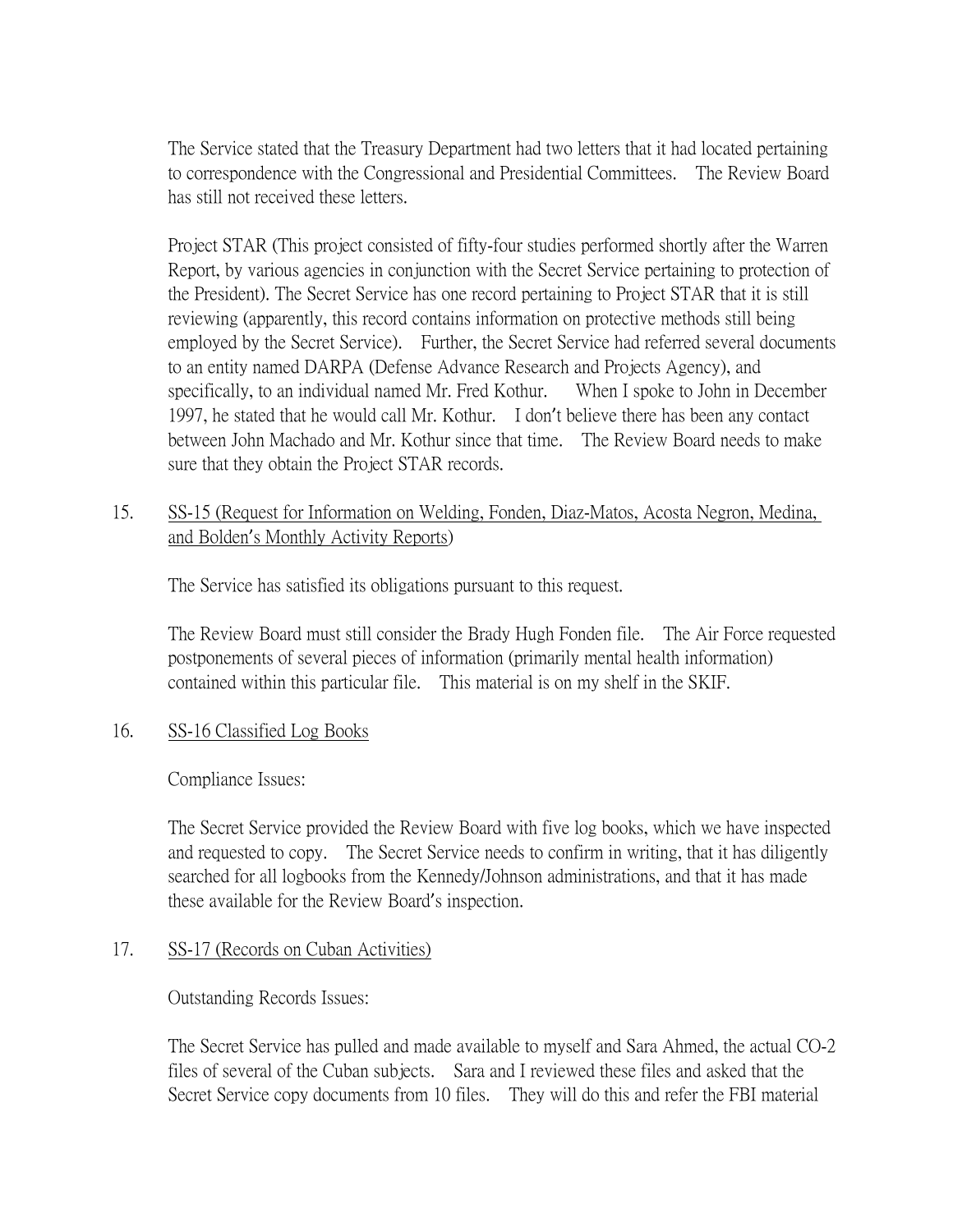out, and then send the information back to us.

Also, the Review Board must determine whether any of the abstracts from these files should be designated as assassination records. (The abstracts for the 25 Cuban files are on my shelf in the SKIF).

Compliance Issues:

Recently, we reviewed the logbook for Protective Intelligence Files. The Secret Service needs to confirm in writing, that this is the only logbook they located with respect to CO2 files.

### 18. SS-18 (Records on Organized Crime)

The Secret Service has supplied the Review Board with several files pertaining to organized crime. Sarah Ahmed has reviewed these files and will update a memorandum which details whether any are assassination-related. In the event she determines that any of them should be deemed "assassination records" she will present them to the Review Board.

Since the Secret Service did not formally respond in writing to Review Board request no. SS-18, it should detail its search efforts in writing, for the final compliance report.

### 19. SS-19 (Anti-Castro Activities, Protection Matters, and the Communist Party)

We are awaiting the return of "TOP SECRET TELETYPE" Forwarded to FBI for review.

The three "Secret" teletypes from Box 26. (These must be designated)

# 20. SS-20 (NPIC Analysis of Zapruder Film for the Secret Service)

There are no outstanding issues with respect to this request.

## 21. SS-21 (Files and Records on "Cuban/Anti-Cuban Activities," Secret Service Inventories, and Additional, Miscellaneous Requests

- A. The Secret Service has pulled the raw files on the twenty-five individuals that we requested to inspect in our June 26, 1998 letter (See SS-17 above).
- B. Files from Secret Service Inventories